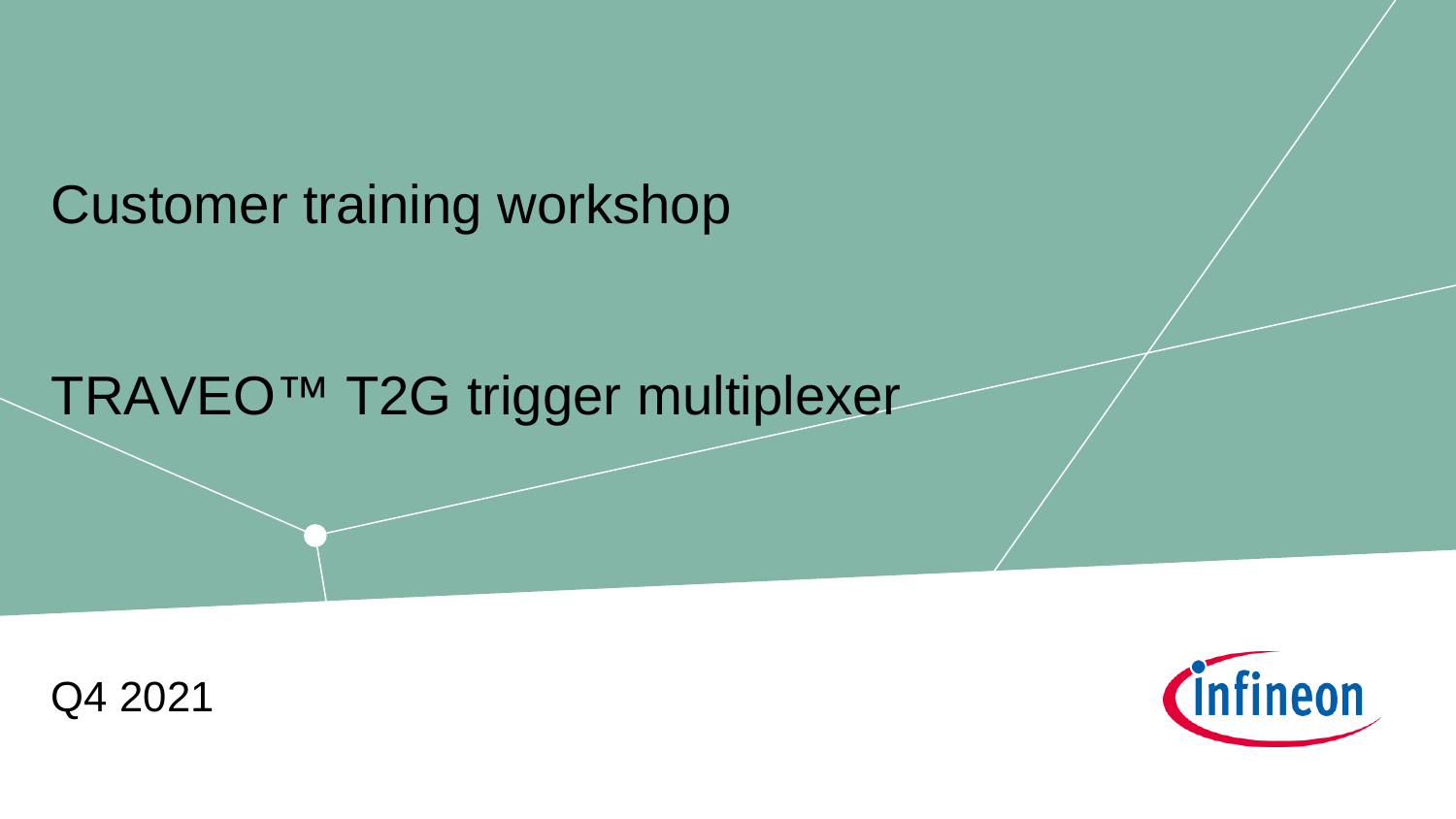

### Target products

› Target product list for this training material:

| <b>Family category</b>                                   | <b>Series</b> | <b>Code flash memory size</b> |
|----------------------------------------------------------|---------------|-------------------------------|
| TRAVEO <sup>™</sup> T2G Automotive Body Controller Entry | CYT2B6        | Up to 576 KB                  |
| TRAVEO <sup>™</sup> T2G Automotive Body Controller Entry | CYT2B7        | Up to 1088 KB                 |
| TRAVEO <sup>™</sup> T2G Automotive Body Controller Entry | CYT2B9        | Up to 2112 KB                 |
| TRAVEO <sup>™</sup> T2G Automotive Body Controller Entry | CYT2BL        | Up to 4160 KB                 |
| TRAVEO <sup>™</sup> T2G Automotive Body Controller High  | CYT3BB/4BB    | Up to 4160 KB                 |
| TRAVEO <sup>™</sup> T2G Automotive Body Controller High  | CYT4BF        | Up to 8384 KB                 |
| TRAVEO <sup>™</sup> T2G Automotive Cluster               | CYT2CL        | Up to 4160 KB                 |
| TRAVEO <sup>™</sup> T2G Automotive Cluster               | CYT3DL        | Up to 4160 KB                 |
| TRAVEO <sup>™</sup> T2G Automotive Cluster               | CYT4DN        | Up to 6336 KB                 |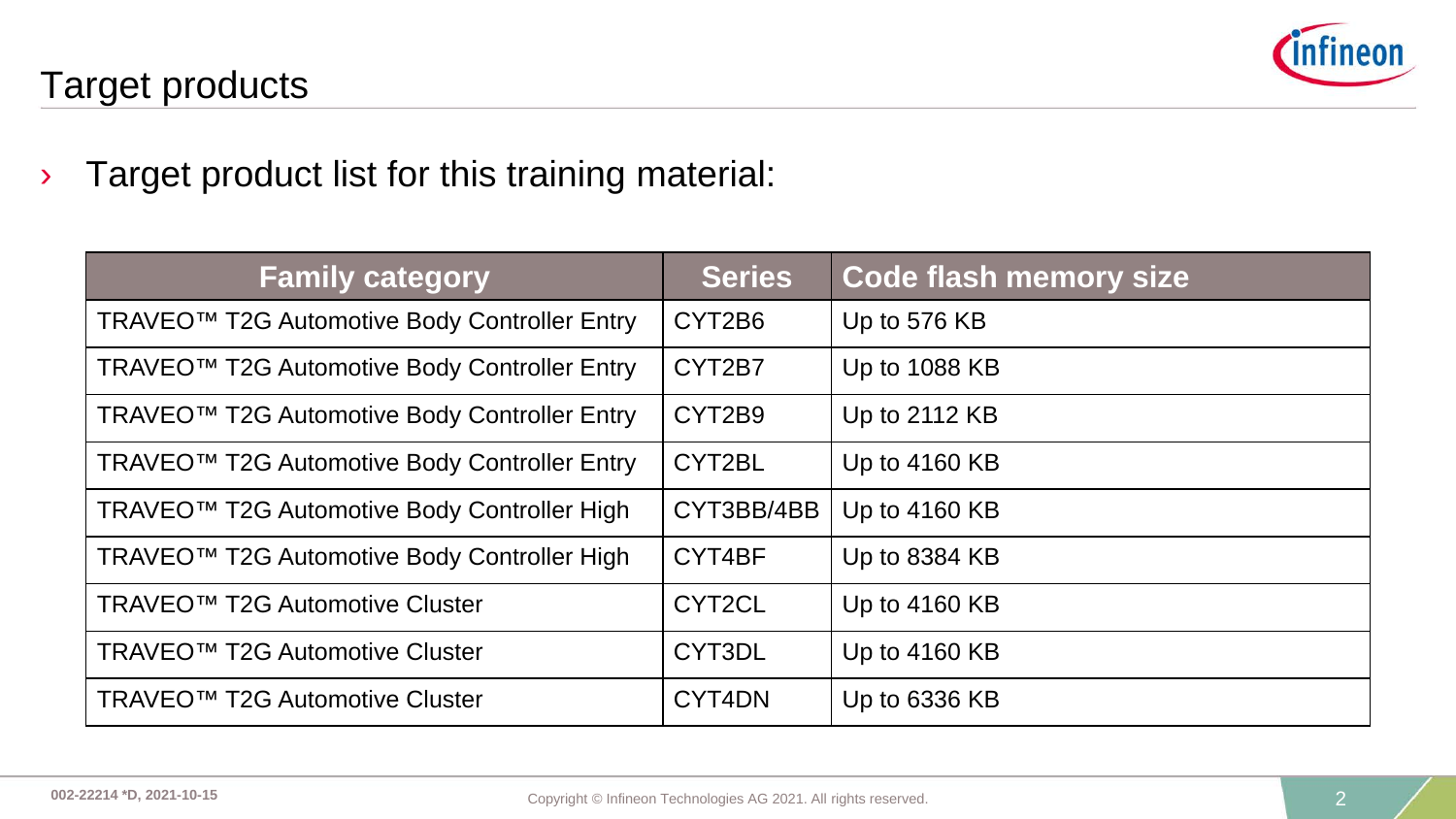

### Trigger multiplexer overview

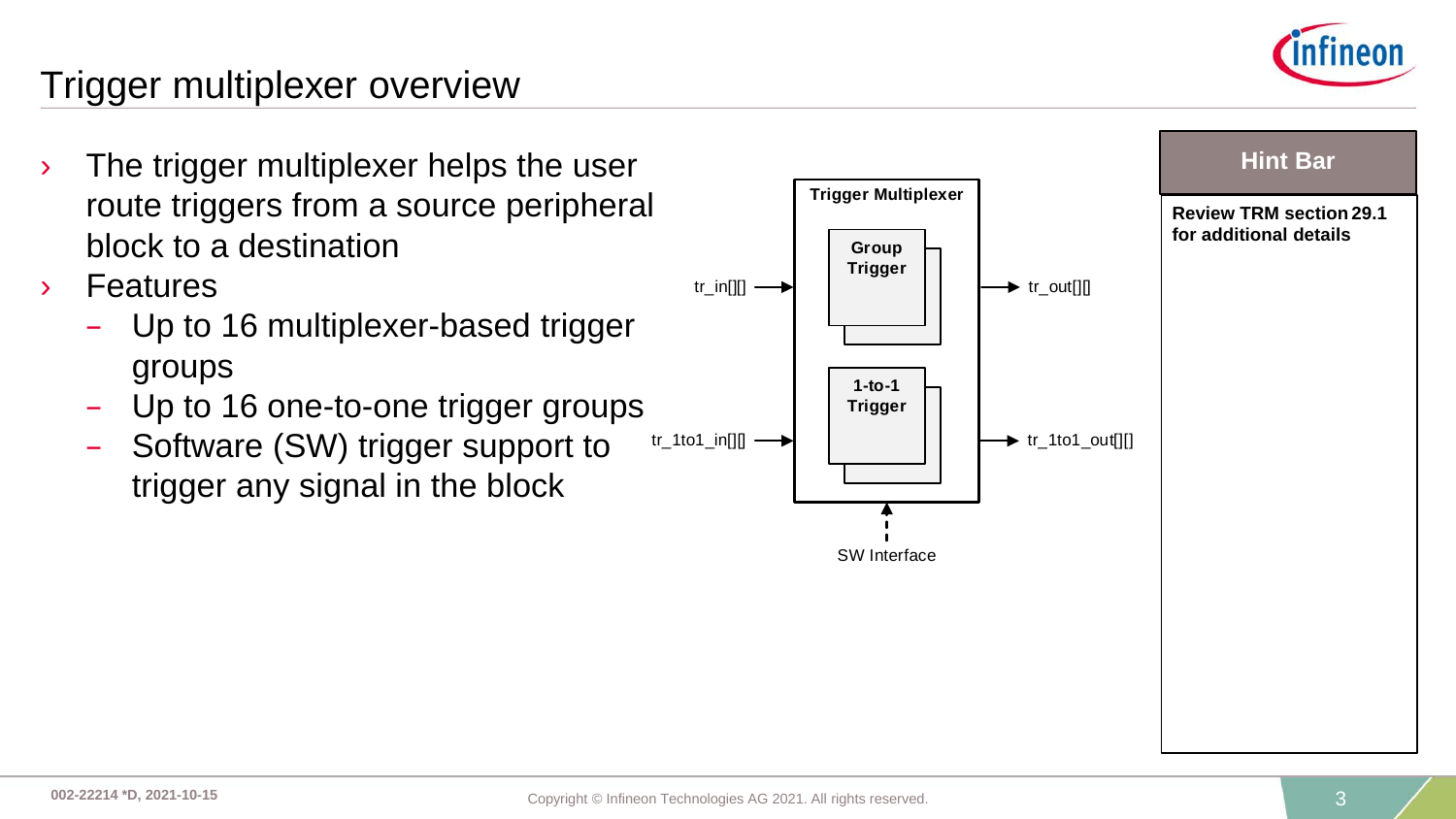

## Trigger multiplexing

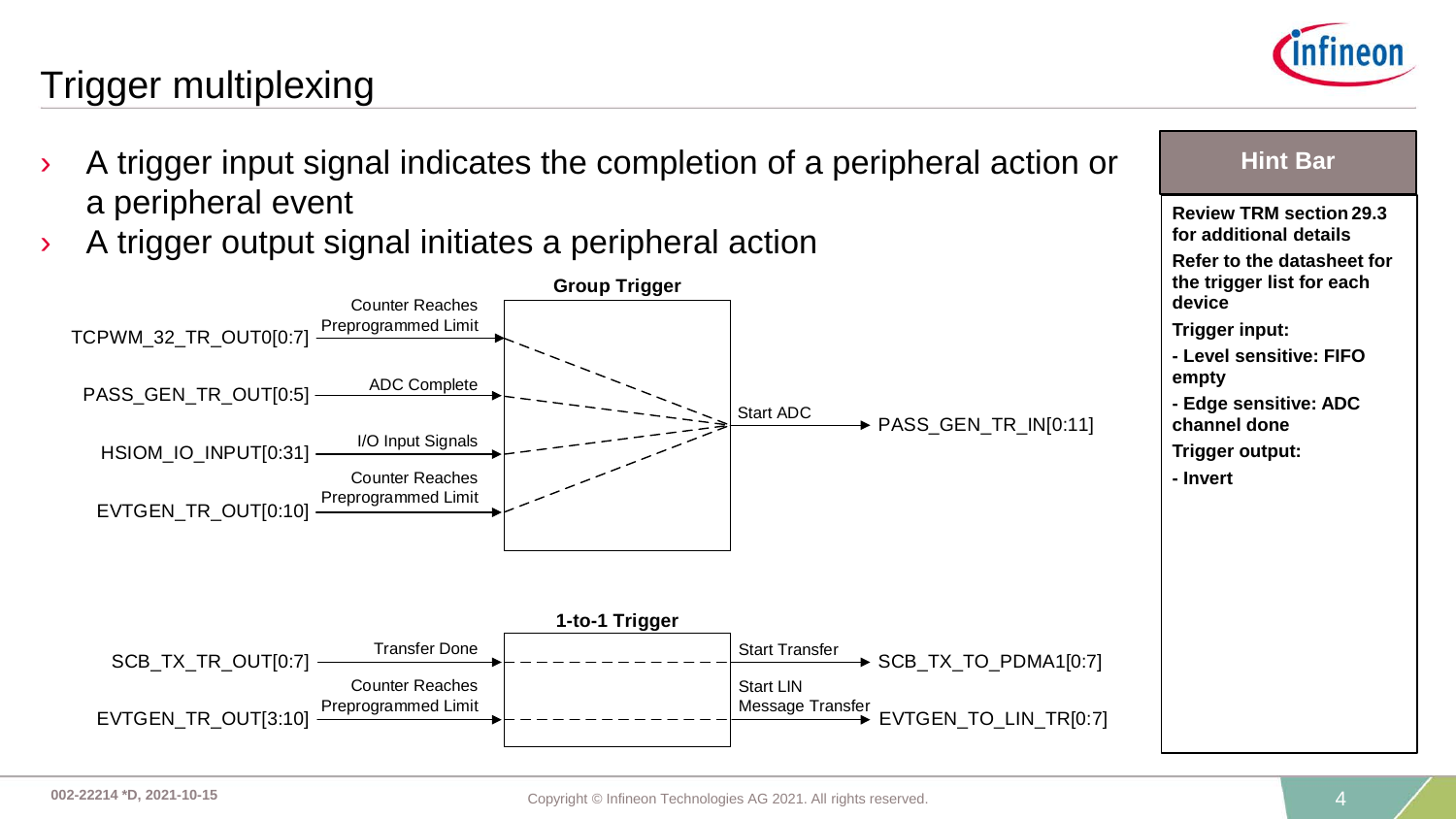

## Trigger multiplexer block diagram

- › A trigger multiplexer consists of multiple trigger groups, which are of two types
	- Group trigger
	- 1-to-1 trigger



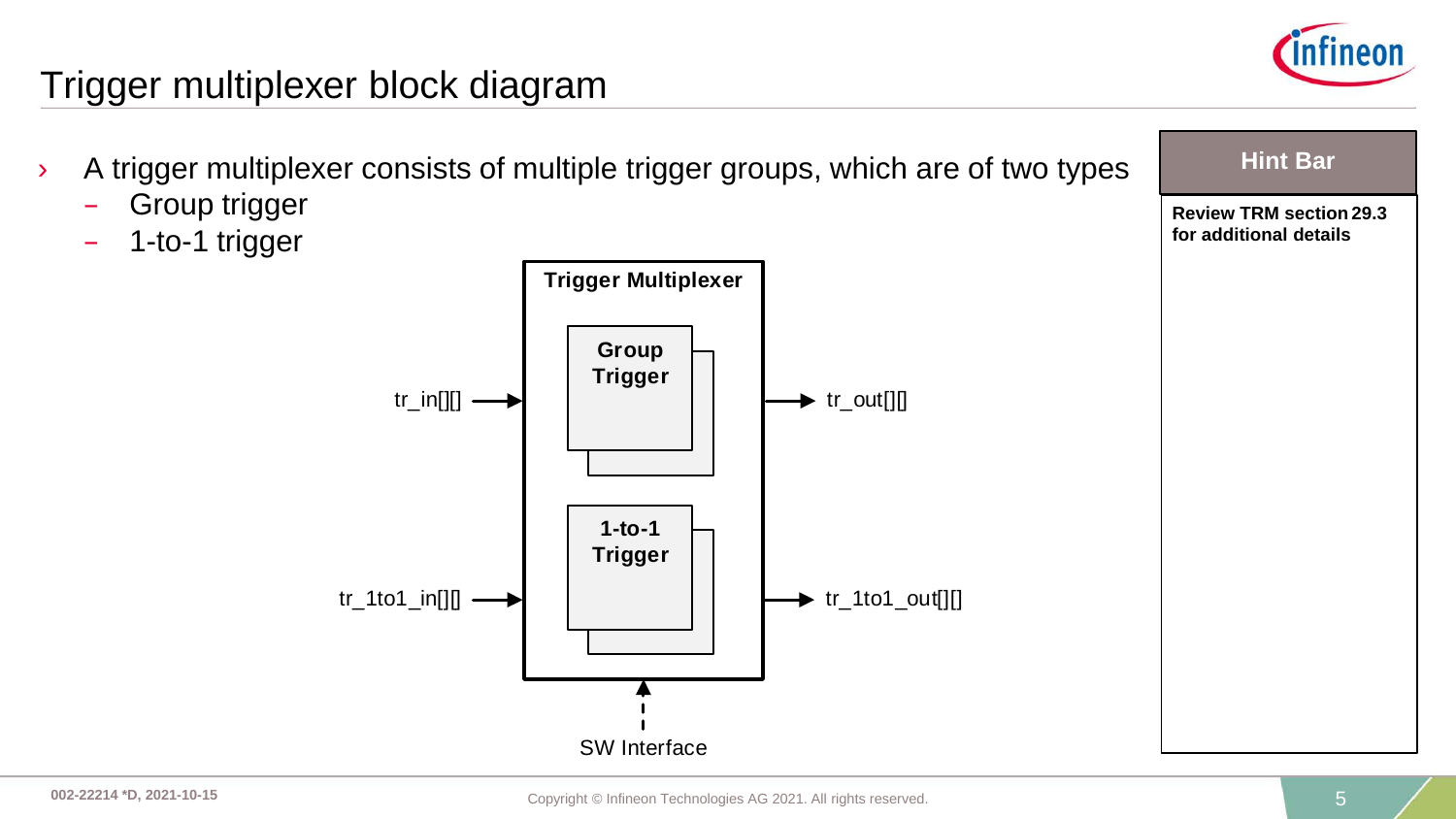

– Connects a peripheral input trigger to multiple peripheral output triggers



Generates a SW trigger

› Functionalities



**Review TRM section 29.3 for additional details**

**Hint Bar** 

**Multiple peripheral output triggers are selected by** 

**the software**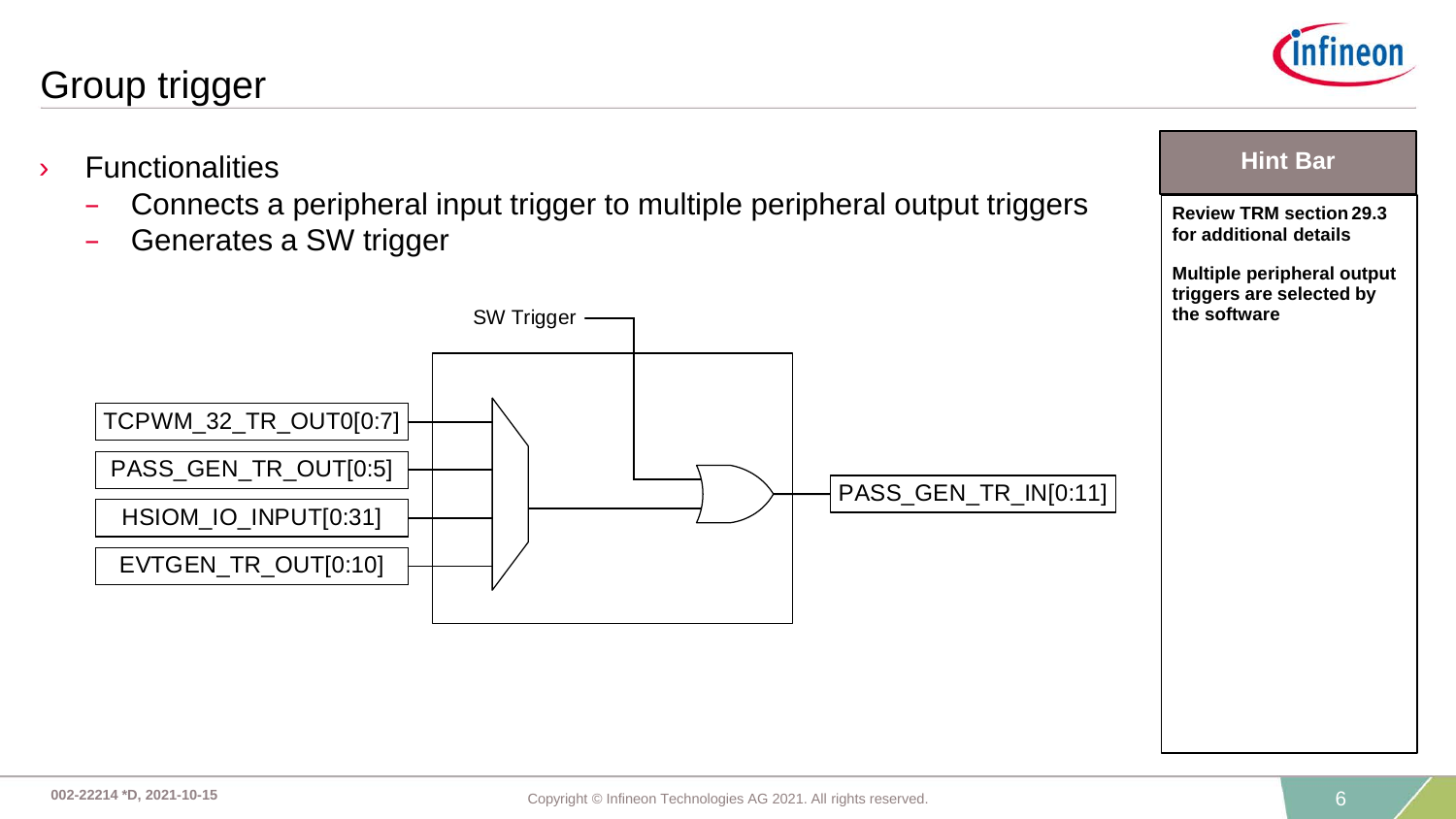## 1-to-1 trigger

- › Functionalities
	- Connects a peripheral input trigger to one specific peripheral output trigger
	- Generates a SW trigger



**Hint Bar** 

**Review TRM section 29.3 for additional details**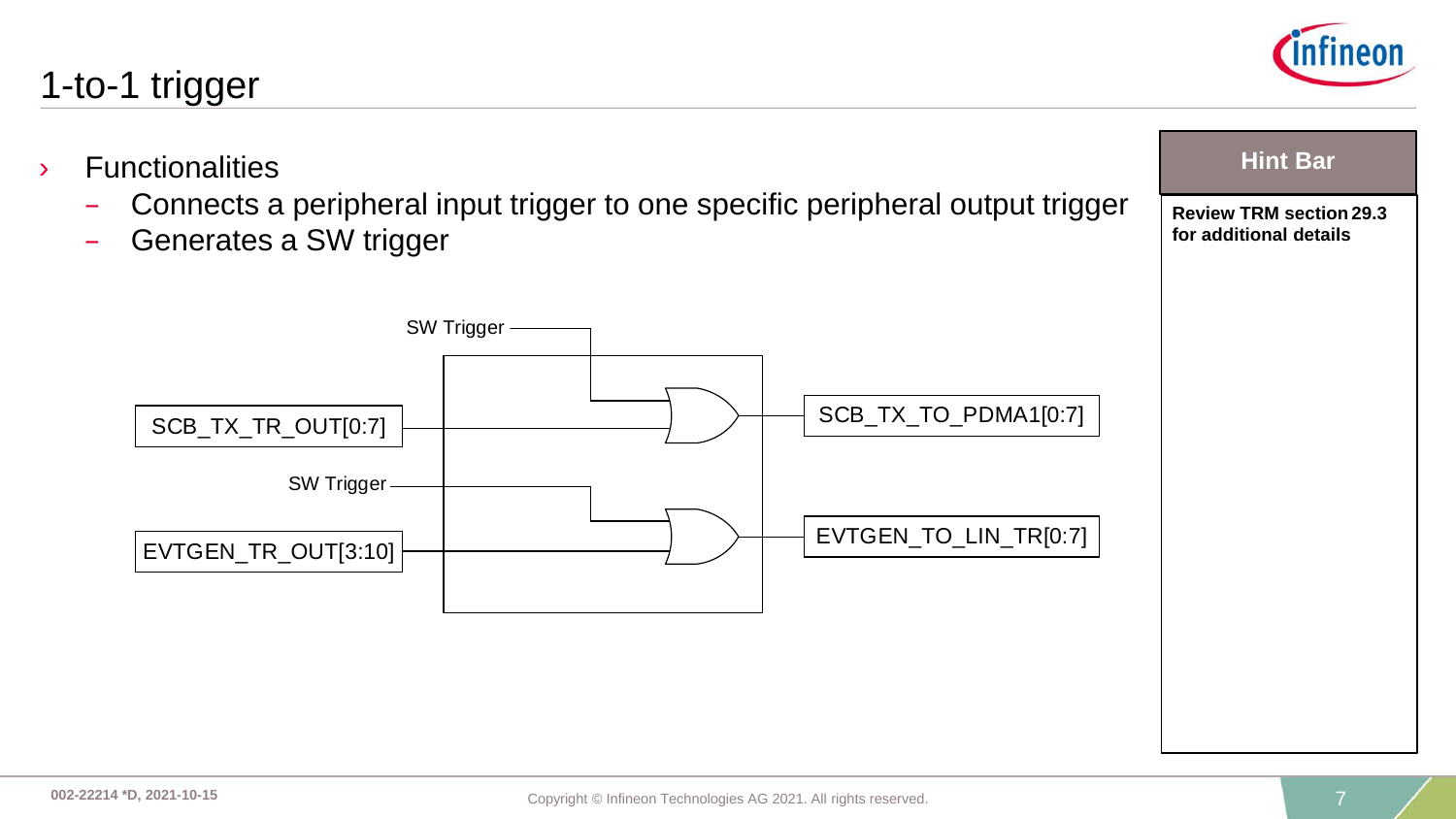## Use case: SW trigger

- › SW trigger is written as one of the system triggers of a bit-encoded interrupt in P-DMA
	- P-DMA activation made through the SW trigger can enable the initial CRC on program data





**Hint Bar** 

| l⊟Hit Dal                                                                                                        |
|------------------------------------------------------------------------------------------------------------------|
| <b>Review TRM section 29.4</b><br>for additional details                                                         |
| <b>Refer to the Direct Memory</b><br><b>Access Training section</b><br>for additional details on<br><b>P-DMA</b> |
|                                                                                                                  |
|                                                                                                                  |
|                                                                                                                  |
|                                                                                                                  |
|                                                                                                                  |
|                                                                                                                  |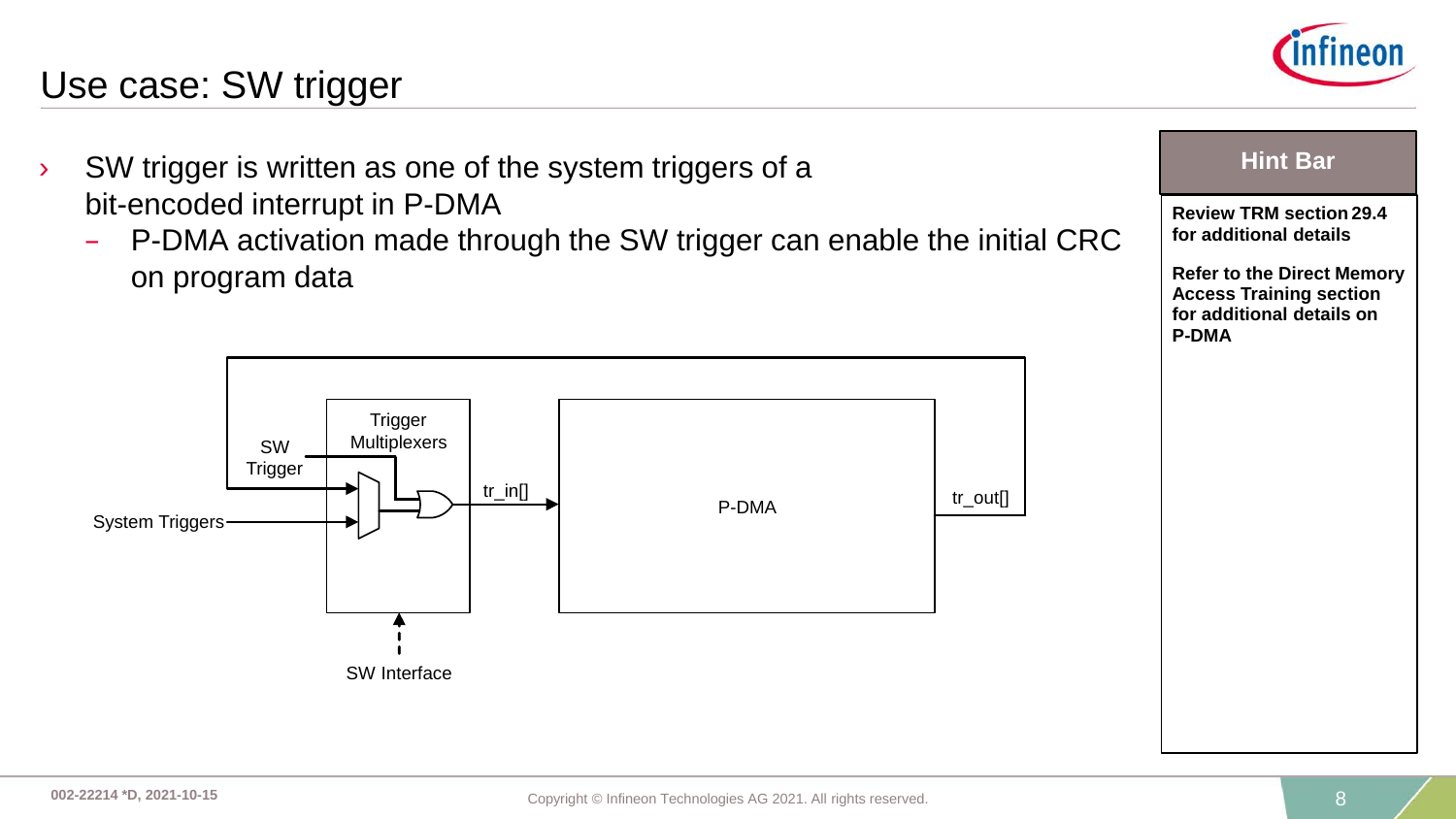

# Part of your life. Part of tomorrow.

**002-22214 \*D, 2021-10-15** Copyright © Infineon Technologies AG 2021. All rights reserved.